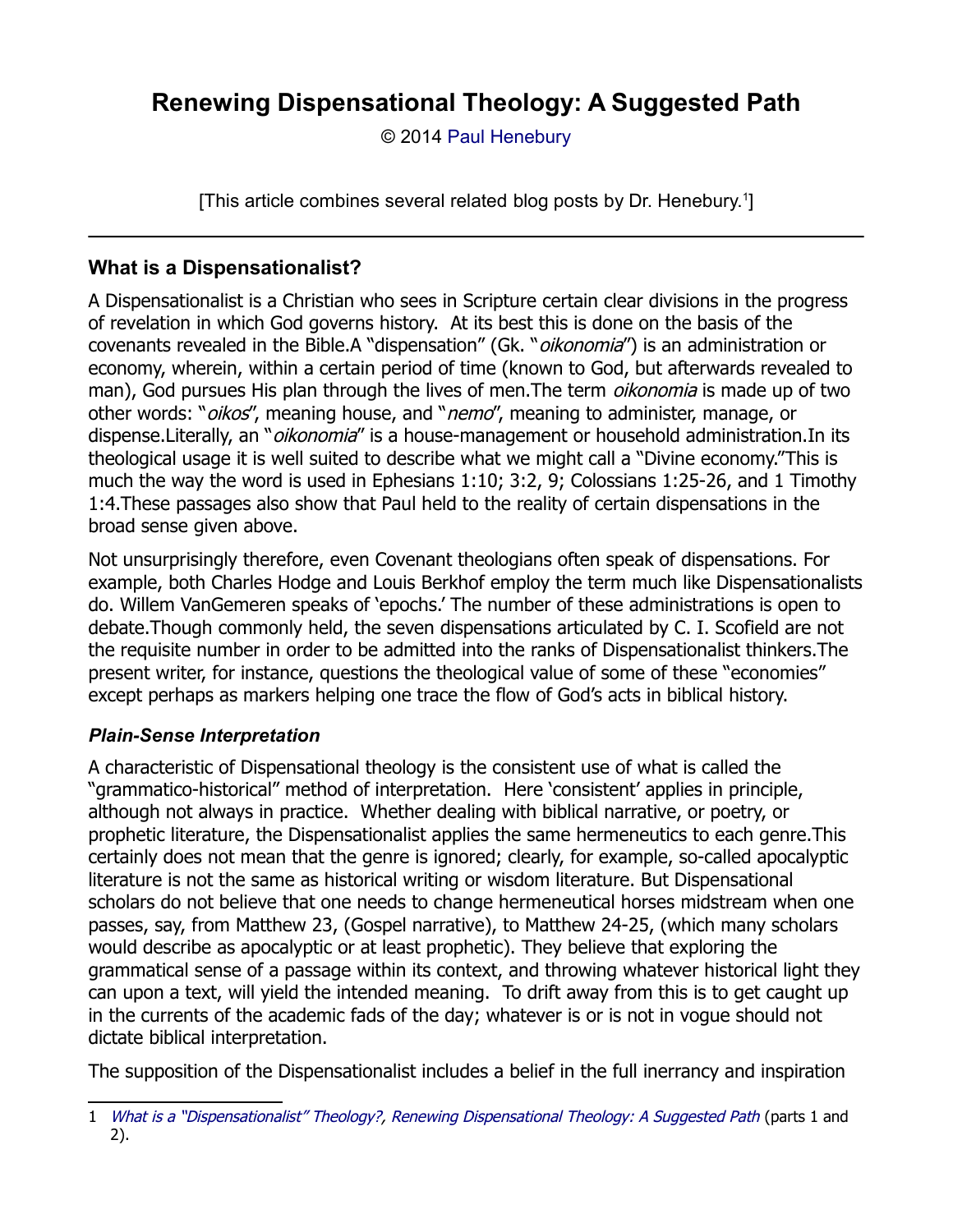of Scripture, together with a belief that the propositional nature of Scripture. Propositionalism is best adapted when a statement indicates a "literal" or plain sense. Thus, Dispensationalists are adherents of propositional revelation – a position that is being affirmed less and less within the conservative community, as scholars make biblical interpretation more the province of the specialist than the "common man."

## *The Importance of the Covenants of Scripture*

Essential to the theology of all classic Dispensationalists are the Covenants of Scripture. These are the explicit and clearly recognizable covenants defined in the pages of the Bible. They include the Noahic Covenant; the Abrahamic Covenant; the Land Covenant; the Mosaic Covenant (which has been terminated); the Priestly Covenant; the Davidic Covenant; and the New Covenant. The principal biblical covenant for most Dispensationalists is the Abrahamic, out of which come those which follow. Because most of these are unilateral in nature (i.e. they were promises made solely by God and given to men) they cannot be rescinded or altered, since God can always be counted on to do just what He promises. Still, they may, like treaties generally, be supplemented by additional though never contradictory statements. An example of this would be the additional clarifications of the Abrahamic Covenant that one notices when reading Genesis 15 through Genesis 22.

The consistent application of the grammatico-historical method to these biblical contracts made by God with men leads to certain specific and undeniable expectations. Among these expectations is the one which, perhaps more than any other, distinguishes Dispensationalism from its main evangelical alternative, Covenant Theology. This distinguishing feature is the belief that there remains a set of incontrovertible promises given to the physical seed of Abraham, Isaac and Jacob ("the Fathers" – Rom. 11: 26-29).

These promises, confirmed as they were by irrevocable Divine Covenant (see especially Gen. 15 and Jer. 33:15-26), must be brought to a literal fulfillment; a fulfillment which includes a physical land, and a king on a literal throne in earthly Jerusalem. As far as Israel's inheritance of these promises is concerned, any future restoration of Israel to their land will not be apart from the new birth (Ezek. 36:21-28; Rom.11:5, 25-29). But the Divine favor for this "remnant" of ethnic Israel is based on God's gracious unconditional promises to Abraham, Isaac and Jacob mediated through Christ via the New Covenant (Jer. 31:31-34).

## *The Name "Dispensationalism"*

It is because of the significance of these biblical Covenants that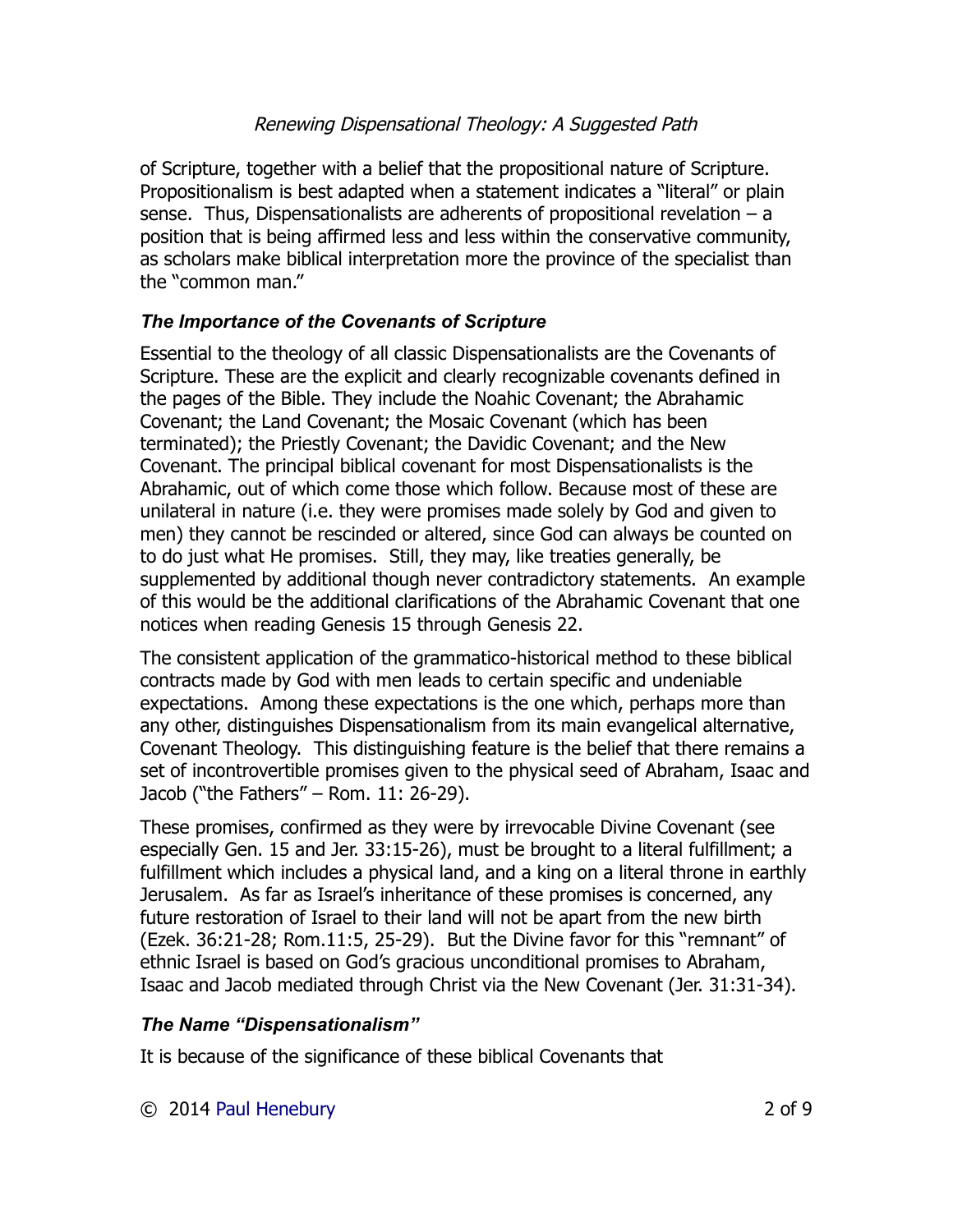"Dispensationalism" is a rather unfortunate name. If it were not for the fact that it might cause some confusion with what is called "Covenant Theology" Dispensationalism would be more accurately identified as "Biblical Covenantalism." Indeed, the pursuance of that idea and its ramifications has been a preoccupation of the present writer for several years.

This covenantal aspect of Dispensational theology can lend to it a powerful eschatological and teleological force, but this has not always been placed under the correct theological or hermeneutical controls. One example of this is the popular success of writers like Hal Lindsey and Tim LaHaye, authors who concentrate only upon a populist approach to eschatology and who do not do justice to the whole discipline which is (or at least could be) Dispensational systematic theology.

Sad to relate, but much of Dispensationalism over the past fifty years has been held captive to this type of non-technical eschatological treatment. This has meant that serious development of Dispensational theology at the levels of exegesis, theological method, and philosophical explication has suffered greatly. Perhaps the most detrimental outcome of all this in terms of the thinking of many Dispensationalists has been the lack of exploration of the worldview implications of a full-orbed Dispensational systematic theology.

## **Renewing Dispensational Theology: A Suggested Path**

For one reason or another traditional Dispensationalism has been abandoned by all but a relatively few Bible students. The wild success of the Left Behind novels is no sound indicator to the contrary. Two much better indicators which point decisively the other way are the degree of serious attention given to this point of view in most Biblical and Systematic theologies, which is nugatory; and the stunning lack of scholarly works in these areas by Dispensationalists themselves. As to the latter, I believe I could count on one hand the publications of traditional Dispensationalists of the past generation which even attempt to rival the surfeit of such work from covenant theologians. I say it as a friend; Dispensationalism may be likened to an old car pulled to the side of the road with serious transmission problems. And it has been there for a good long while looking like it needs hauling away.

I feel no need to prove this, as any perusal of the volumes of Biblical and Systematic Theology which have been rolling off the shelves for the past 25 years will show that their authors don't consider Dispensationalism to be much more than a smudge on the edges of the theological map.

This being said, here are some thoughts on five sectors of truth where Dispensational Theology (DT) might be renewed.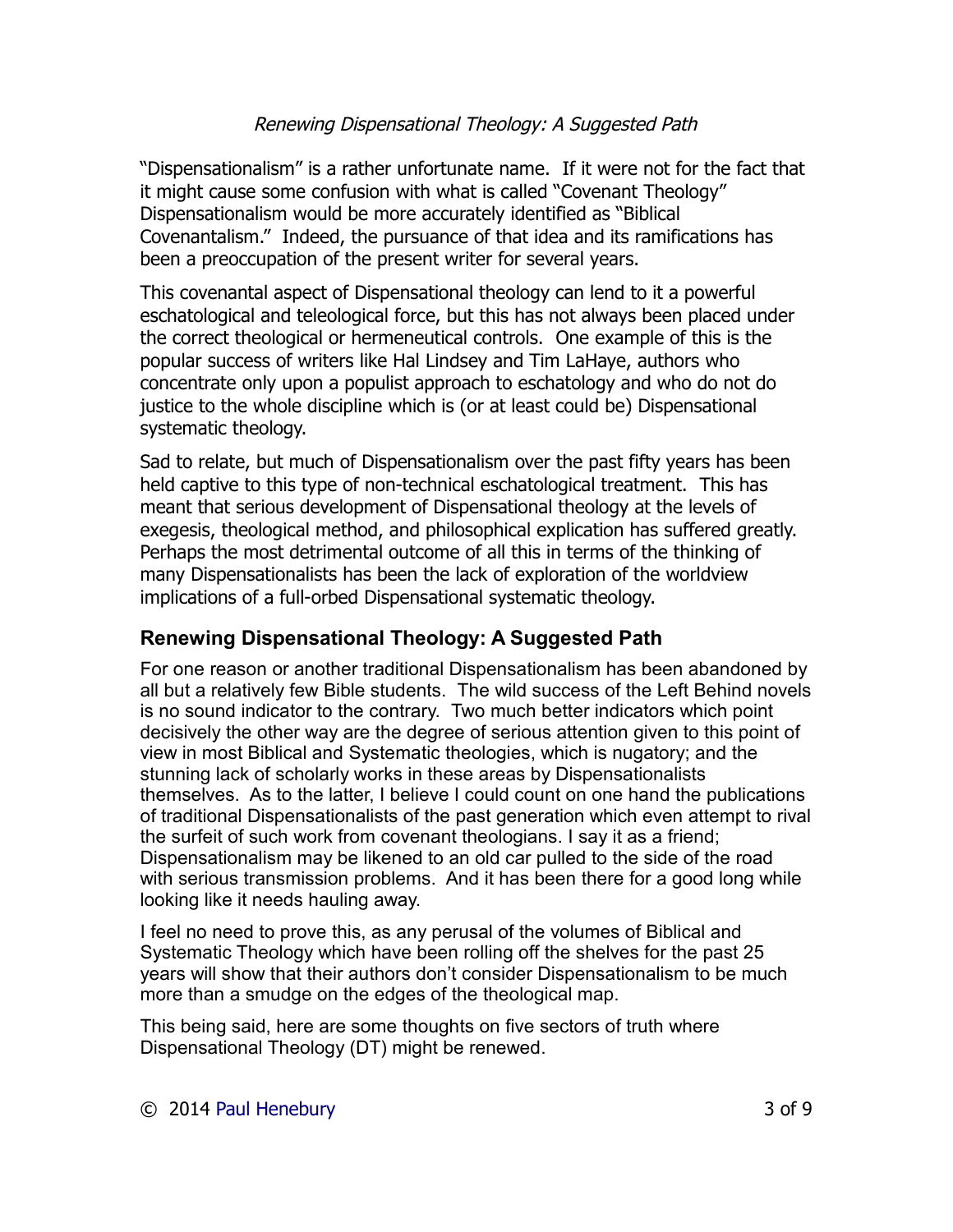## *1. Self-Understanding: What Are We About?*

In many ways, defining oneself by 'dispensations' is more restricting than defining oneself under the theological covenants of Covenant Theology (CT). The dispensations of Dispensationalism are in reality blinders which severely attenuate the exciting potential of plain reading of the Bible. They are nonessentials which have been borne aloft for so long that no one has bothered to look up to see how abject they actually are. What do the concepts "innocence", "conscience", "government", "promise", "law", "church" (or "grace"), and "kingdom" have in common as theological ideas (other than their obvious adoption by dispensationalists)?

Why, for example, would "government" be a more emphasized stewardship than "conscience" after Noah? Wasn't Israel's theocracy far more of a government than anything found in Genesis 9? The time of Abraham is often called the Dispensation of Promise. But are not promises made to Adam and Eve and to Noah before Abraham? Moreover, as John Sailhamer has stated, 'the OT itself does not have a word or expression for the NT idea of 'promise.'[2](#page-3-0)

Realizing that Sailhamer is referring to the promise-fulfillment motif, but this is certainly relevant to the 'Dispensation of Promise' which assumes such a motif. If Sailhamer has a point it would seem wise to replace the imprecise term "promise" with "covenant." But once we do that we will be required to drop the theme of "dispensation" too, so as to give the Abrahamic covenant the developmental scope it clearly must have.

In addition to this change of emphasis from what seems nebulous and inexact to what is plainly revealed and stressed in the biblical text there needs to be a rethink about what dispensationalists mean when they refer to their theology as a "system." It needs to be made clear that if dispensationalists continue to accept a limited definition of DT as essentially relevant to only two or three areas of theology, or, (which is much the same thing), if they are content to assimilate DT within the narrow band of "dispensational premillennialism," then they have admitted tacitly that DT is *not* and cannot be a complete "system." Restricting, as many dispensationalists tend to do, DT to ecclesiology and eschatology, militates strongly against those definitions of DT which describe it as "a system of theology." Patently, any viewpoint which only chips in when either the Church or the Last Things is being discussed does not qualify – neither does it deserve to be identified – as a system of theology. And this for a very good reason: only whole theologies can be systematized!

For the record, here is my working definition of DT:

An approach to biblical theology which attempts to find its raison

<span id="page-3-0"></span><sup>2</sup> Sailhamer, The Meaning of the Pentateuch, 421

<sup>© 2014</sup> [Paul Henebury](http://www.spiritandtruth.org/id/ph.htm) 4 of 9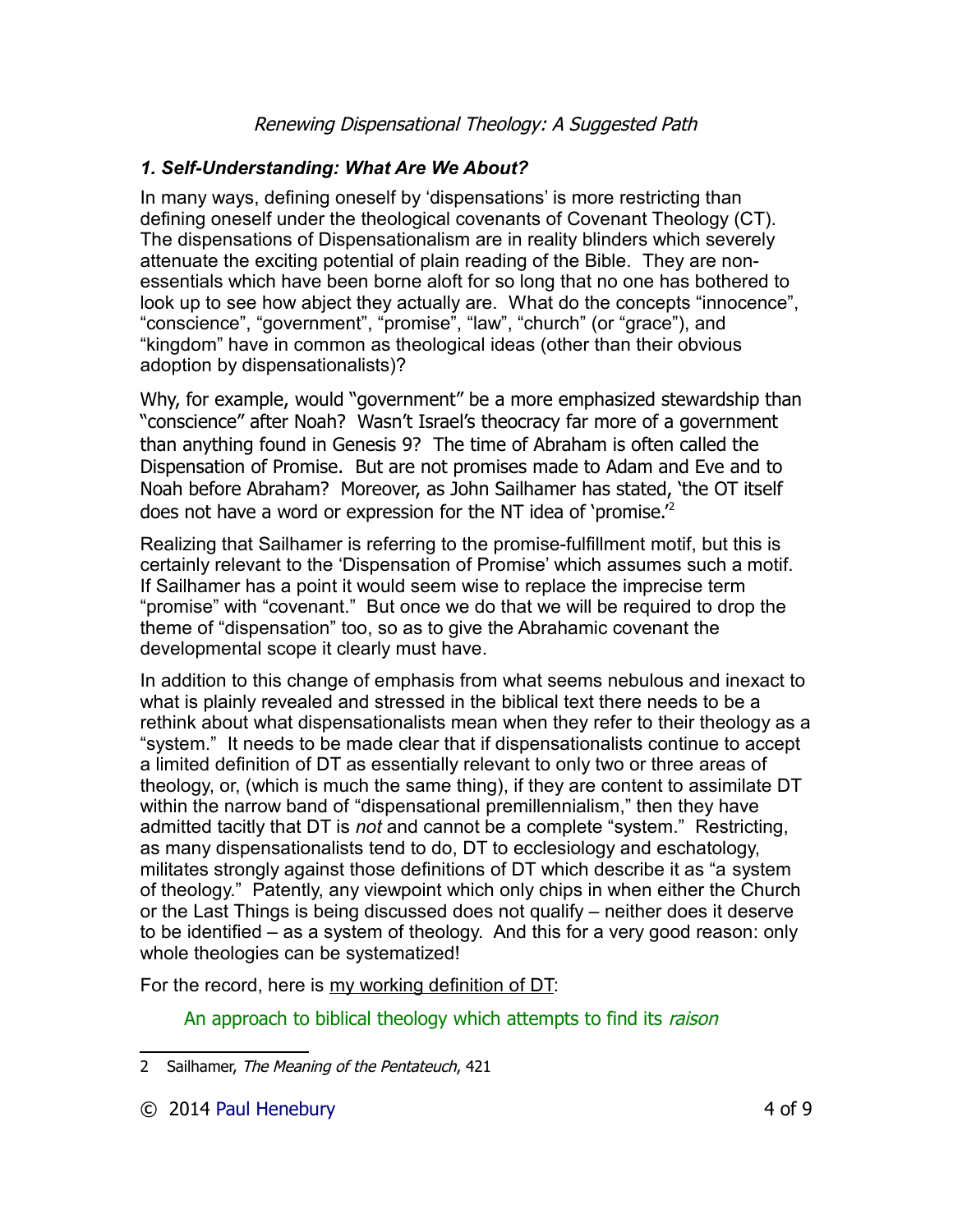d'etre in the Scriptures themselves, and which constructs its systematic presentation of theology around a primary focus on the biblical covenants.

You will see that I have booted out the dispensations and thrown the spotlight upon the covenants in the Bible. That may disturb some people, but the profit of this move is immense.

#### *2. Hermeneutics*

Dispensationalism has often been associated with grammatico-historical interpretation. Quite apart from whether many older dispensationalists actually contented themselves with approach, the fact is that the very term "grammaticohistorical" no longer enjoys a static meaning. So it becomes necessary to spell out what kind of hermeneutics is envisioned by that terminology.

In its most basic sense language conveys thought into words. God is the Author of language and when He speaks in the early chapters of the Bible there is a correlation between His thought, the words selected to convey His thought, and the product brought into existence by His word. This flow from God's word to God's action is so obvious in the Bible that it scarcely needs proof. Let the reader study the Bible Story with this in mind and he will see it everywhere. Thus we have an important hermeneutical marker from inside the Bible.

As we have seen God also makes covenants. We may easily locate Divine covenants, for instance, in Genesis 9, 15-22, Exodus 19-24; Numbers 25; Deuteronomy 29-30; 1 Chronicles 17; Psalms 89; 105; 106; Jeremiah 31, 33, Luke 22 and many other places. God does not need to bind Himself by an oath, so why does He do it? One reason, I want to suggest, is because of our propensity judge God's word by our own capacity for belief. Like Eve sizing up the forbidden tree, we want to come to our own conclusions independently. It is our default position, and the covenants set up the boundaries within which our interpretations ought to operate. The biblical covenants might well be seen as 'a reinforcement of Divine speech.' If this be the case then God's covenants serve to boldly underline the God's word/ God's action motif we saw earlier.

Hermeneutically speaking then, we have two powerful interpretive ideas coming at us from the pages of the Bible itself. And this is given further emphasis in such places as 2 Kings 1 and John 21 where goes out of His way to explain that He means what He says.

This hermeneutics take us a surprisingly long way when applied to all of Scripture.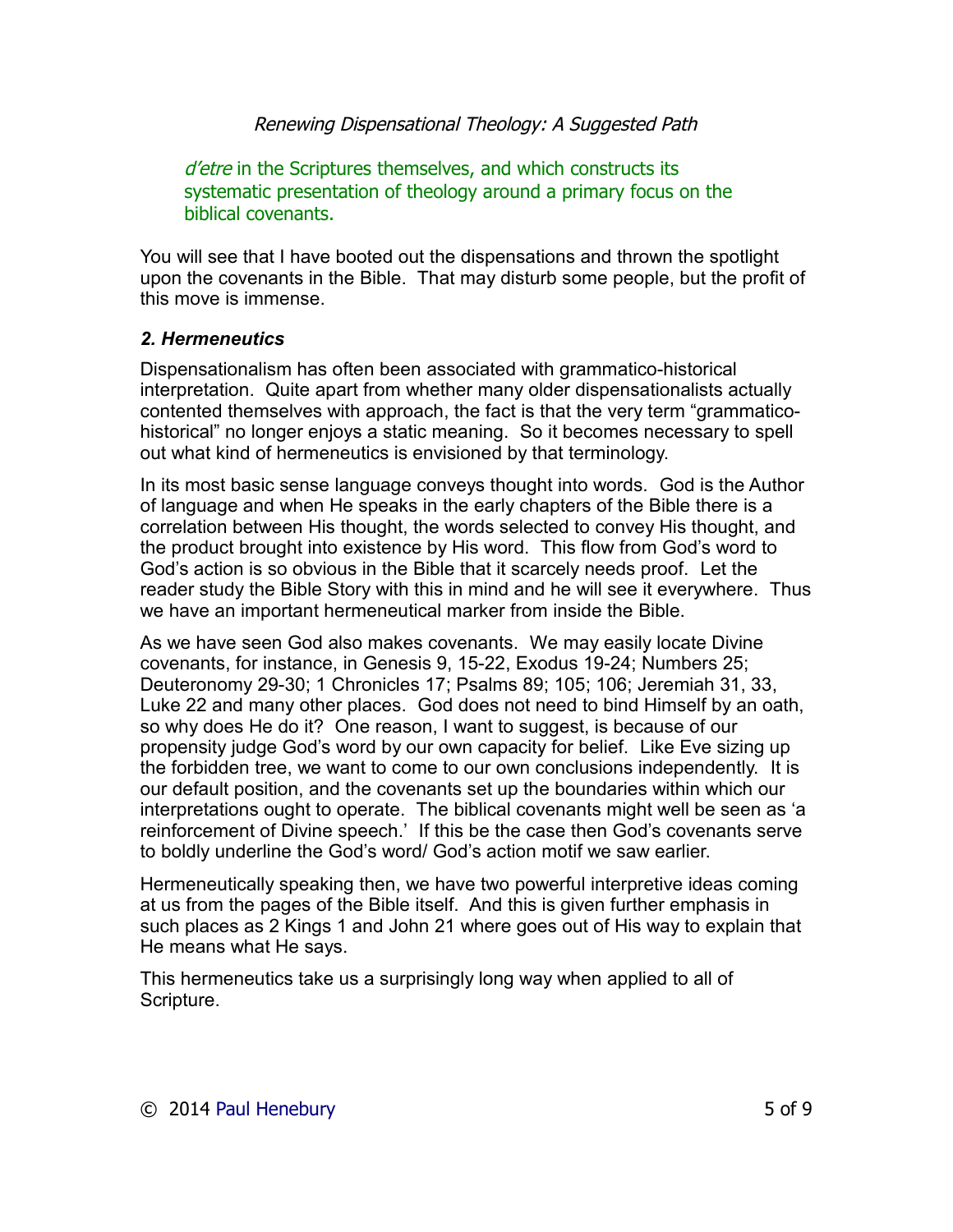## *3. Biblical Theology*

If there is one thing that most biblical theologies fail to take seriously it is the doctrines of the sufficiency and clarity of Scripture. These concepts are inseparable. If Scripture isn't clear (except, of course, to those highly skilled practitioners in the genres of ANE and typology), then for sure it isn't sufficient. When one adds to this the miraculous coincidences wherein each type and genre corroborates the particular theological bent of the writer it all begins to look a little suspicious and question-begging. Understandably, dispensationalists prefer to stake out their hermeneutical tents on firmer ground. But the myopia induced by paying too much attention to dispensations prevents them from setting out a sound alternative Biblical Theology. Once the covenants are seen for what they are and the dispensations are allowed to merge into the background the program opens up invitingly before them.

Using something like the revised definition of DT given above, it is possible to trace out what I like to call "the Creation Project" using the two hermeneutical guidelines previously discussed. When this is done we begin to see something like the following:

- a. Creation involves both a teleology and an eschatology (thus a study of the End Times involves a study of the Beginning Times)
- b. The Fall introduces the noetic effects of sin which resets our default from dependence to independence. Genesis 3:15 covers the major work of Christ in a fallen world.
- c. The Noahic Covenant provides a predictable framework for history till the consummation, and further stresses the nature of Divine covenants as reinforcements of language – since all interpreters take this covenant 'literally.'
- d. The Abrahamic Covenant sets out a blessed future for at least two lines of humanity: those from Isaac and Jacob who inherit "the land of Canaan" and "the Nations." It also picks up on the Promised Seed idea from Eden.
- e. The Davidic Covenant promises a great King who will pull the strands of the Noahic and Abrahamic Covenants together.
- f. The New Covenant brings all the other everlasting covenants into itself in the Person of Christ, through whose redemptive death and new life the covenants must pass in order to find their specific fulfillments.
- g. The Church as a "new man" created after the resurrection of Christ also enters into specific blessings of the Abrahamic and New Covenants. In fact, in a real sense, it enters them before those with whom they were originally promised.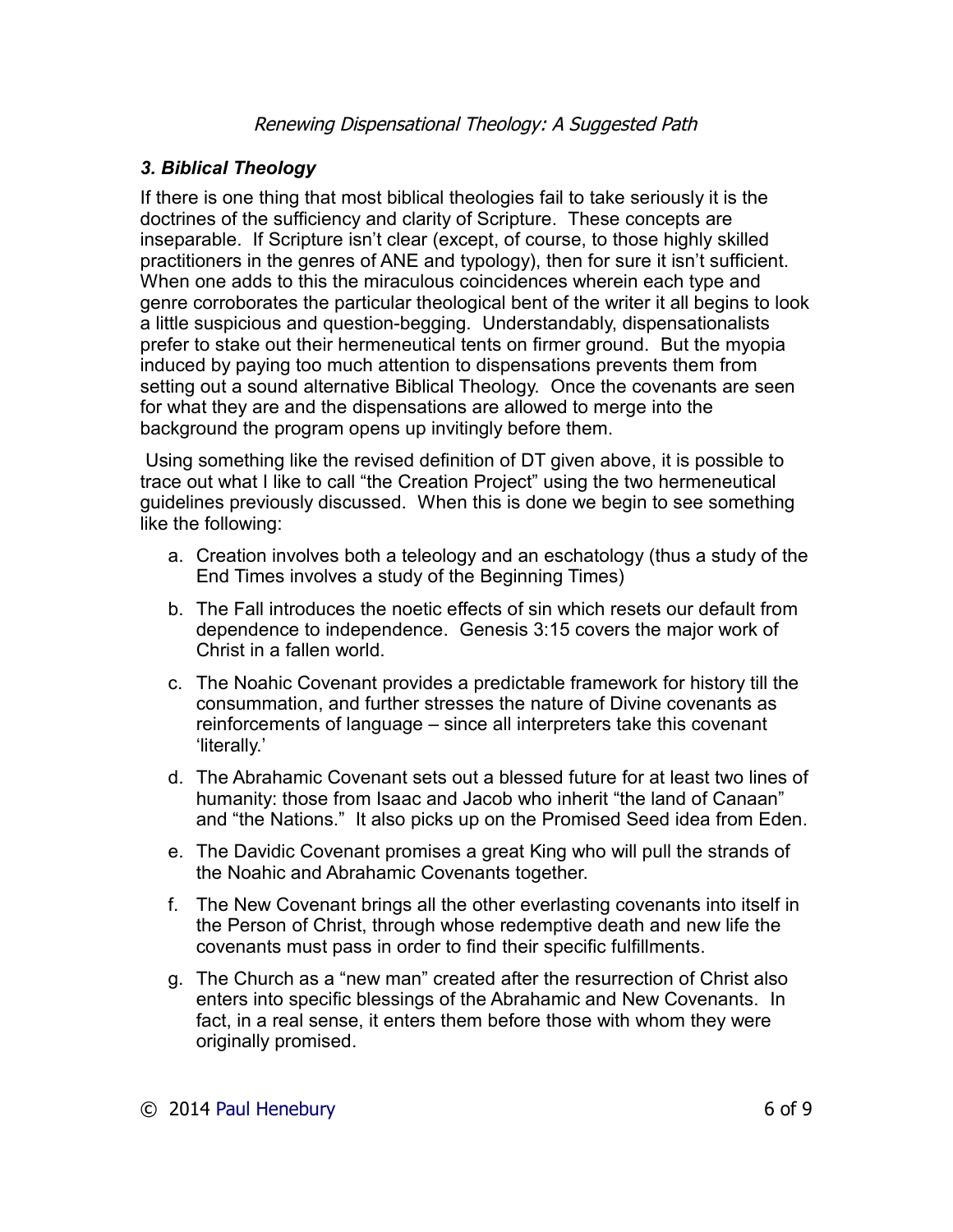- h. The Second Coming, *which is given more emphasis* in the Bible than the First Coming, brings the earth's Owner and the second Adam back as King to judge, restore and beautify it. Just as all the covenants run through Christ, so Christ is Maker, Owner, Redeemer, Restorer, and Ruler as the physical world as a physical Being in the world. The two comings of Christ are in reality one work separated by time, as is evident from the Messianic prophecies in the OT and the Lord's Supper in the NT. This fact also shows us that the teleology/eschatology motif inaugurated at Creation and instilled in the biblical covenants is yet unfolding.
- i. Because this world is cursed even Christ cannot remove the ravages of God's curse on the ground without constantly exercising His miraculous restraint on it. This explains the need for a New Heavens and New Earth wherein there is no more curse. This completes the original "Creation Project." The whole Bible program is radically (but not artificially) Christological.

That, I submit, is a lot more promising than talking about the dispensations and restricting it to the Church and Israel. I call it, for want of a better term, 'Biblical Covenantalism.'

## *4. Systematic Theology*

Coming now to Systematic Theology the first thing that must be said is that the pretended stand for a partial system must be summarily dropped. Dispensational Theology cannot be switched out for the term Dispensational Premillennialism. In point of fact, I make bold to say that the notion of Dispensational Premillennialism is a bit of an odd bird without a full-orbed system to back it up. Most Dispensationalists have been blithely contented to append their eschatology on to the end of another system – most often the Reformed position. But this is a dubious, and, let us admit it, half-sighted maneuver.

When DT is tagged onto an already developed system of theology it can only present itself as a correction to certain aspects of that system of theology. In so doing it tangles with the methodological presuppositions of that theology. But because it allies itself so often to say, Reformed theology, it must act deferentially towards Reformed formulations in areas other than ecclesiology and eschatology. For if it failed to acknowledge Reformed theology's right to assert itself in these other areas – the doctrine of God, the doctrine of man and sin, the doctrine of salvation, for example – it could not think of itself as Reformed. This is because in claiming its right to question Reformed assumptions in any theological corpora save in regard to the Last Things (and perhaps the Church), Dispensational theology would be asserting its right to formulate ALL its own doctrines independently of other theologies. It would grow to dislike its assumed role as a beneficial parasite, cleaning up areas of another theological system,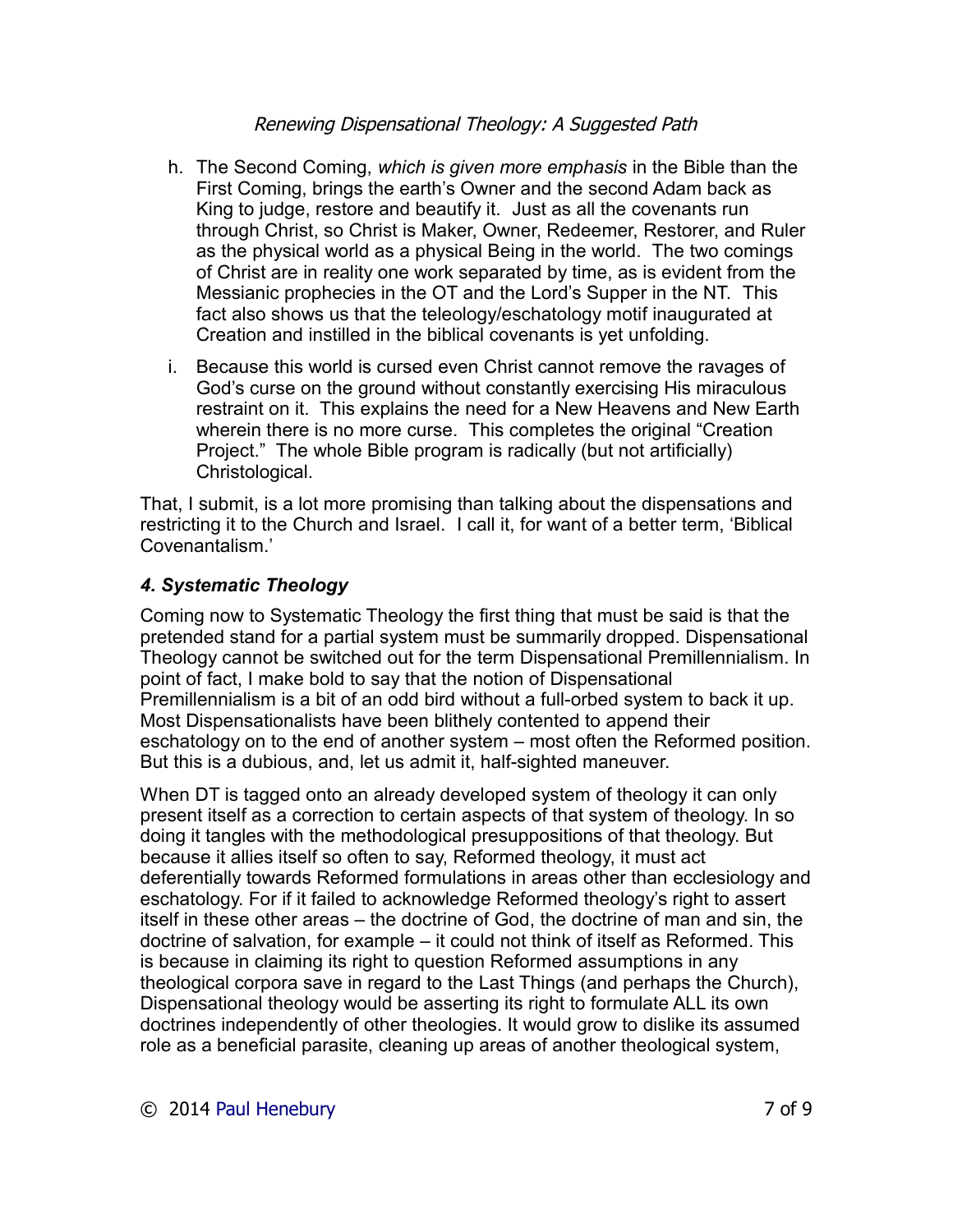and would wish to be "Dispensational" in every area! Ergo, even if its formulations of all the theological corpora were closely aligned with Reformed theology here and there, they would be its own formulations! This is precisely what I am pleading for!

Every knowledgeable person knows that Systematic Theology ought to be an outgrowth of Biblical Theology. The fact that most Dispensationalists are content to tack their views on to an already existing whole system doesn't speak well for their Biblical Theology. For if Dispensational Biblical Theology cannot produce the impetus to formulate a distinctive and whole Systematic Theology of its own perhaps the trouble goes deeper? I believe it does, and that reformulating Dispensational Theology from a Biblical Covenantalist viewpoint gives you all the main points of traditional Dispensational Eschatology and Ecclesiology, but it also gives you enough material from which to formulate clear and distinctive versions of Prolegomena, Theology Proper, Anthropology, Christology, Pneumatology as well. As I have said elsewhere, I do not think that tracking the "dispensations" produces enough usable doctrine to work up a solid systematics or worldview. If one is going to follow the standard definitions of Dispensationalism as a "system of theology" there will be slim pickings when it comes to forging a Dispensational Systematic Theology. The irony should not be lost on us.

In the last part of my series *[Christ at the Center](http://drreluctant.wordpress.com/2013/05/16/christ-at-the-center-conclusion-pt-7b/)*<sup>[3](#page-7-0)</sup> I tried to sum up the strong Christological emphasis of Biblical Covenantalism with some of the solid byproduct from which robust doctrines in Systematic Theology could be constructed. Although I have recorded over two hundred lectures in Systematic Theology along conventional lines, I think if I were to try to write a volume I would use the triad God, Man and the World. Beginning with the title "God Has Spoken" and introducing epistemological and ontological concerns, which in turn require ethical responses, I would ask questions about the knowability of God and (following Calvin) the knowability of ourselves in Creation. This introduces the doctrine of Revelation. Here I would want to press the joint reliance of the Sufficiency and Clarity of Scripture for the job ahead. That would open the door to hermeneutical questions.

Even so, dealing with Christ I would take up the same rubric: God, Man and the World. In this way I would attempt to discuss the pre-existence of Christ along with the incarnation and cross and resurrection. I would want to 'lace' the whole Systematics with Eschatological (and teleological) concerns, being careful to converge these themes in the section called "Eschatology" at the end of the work. This way one would hopefully see the inevitability of the convergence rather than now turning to "The Last Things." The covenants of Scripture, dealing as they do with the same triad of God, Man and the World, could help

<span id="page-7-0"></span><sup>3</sup> <http://drreluctant.wordpress.com/2013/05/16/christ-at-the-center-conclusion-pt-7b/>